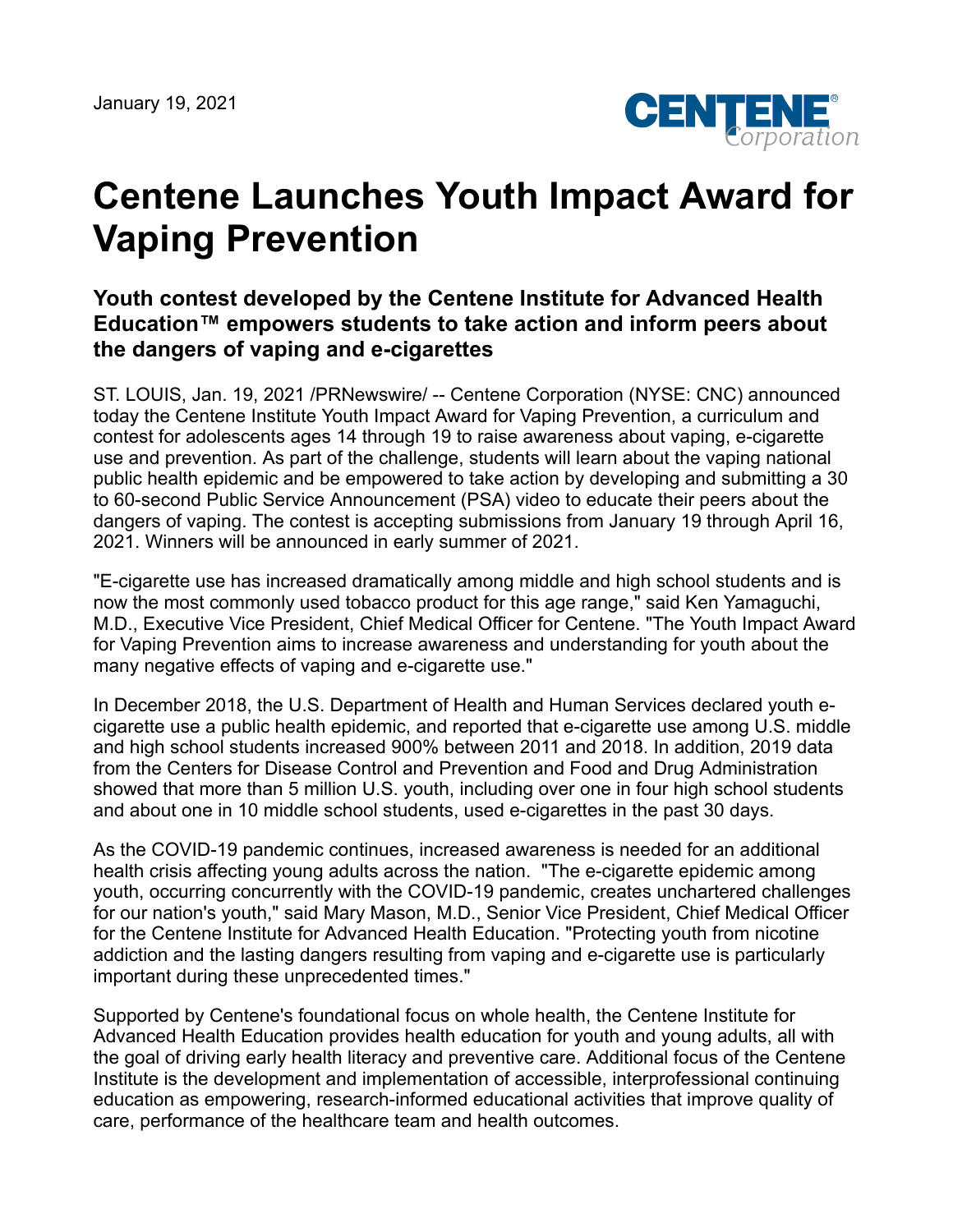For more information on the Centene Institute Youth Impact Award for Vaping Prevention, please visit <https://www.centeneinstituteaward.com/vapingprevention>

## **About Centene**

Centene Corporation, a Fortune 50 company, is a leading multi-national healthcare enterprise that is committed to helping people live healthier lives. The Company takes a local approach – with local brands and local teams – to provide fully integrated, high-quality, and cost-effective services to government-sponsored and commercial healthcare programs, focusing on under-insured and uninsured individuals. Centene offers affordable and highquality products to nearly 1 in 15 individuals across the nation, including Medicaid and Medicare members (including Medicare Prescription Drug Plans) as well as individuals and families served by the Health Insurance Marketplace, the TRICARE program, and individuals in correctional facilities. The Company also serves several international markets, and contracts with other healthcare and commercial organizations to provide a variety of specialty services focused on treating the whole person. Centene focuses on long-term growth and the development of its people, systems and capabilities so that it can better serve its members, providers, local communities, and government partners.

Centene uses its investor relations website to publish important information about the Company, including information that may be deemed material to investors. Financial and other information about Centene is routinely posted and is accessible on Centene's investor relations website, [http://investors.centene.com/.](http://investors.centene.com/)

## **Forward-Looking Statements**

*All statements, other than statements of current or historical fact, contained in this press release are forward-looking statements. Without limiting the foregoing, forward-looking statements often use words such as "believe," "anticipate," "plan," "expect," "estimate," "intend," "seek," "target," "goal," "may," "will," "would," "could," "should," "can," "continue" and other similar words or expressions (and the negative thereof). Centene (the "Company", "our", or "we") intends such forward-looking statements to be covered by the safe-harbor provisions for forward-looking statements contained in the Private Securities Litigation Reform Act of 1995, and we are including this statement for purposes of complying with these safe-harbor provisions. In particular, these statements include, without limitation, statements about our future operating or financial performance, market opportunity, growth strategy, competition, expected activities in completed and future acquisitions, including statements about the impact of our proposed acquisition of Magellan Health (the "Magellan Health Transaction"), our recently completed acquisition (the "WellCare Acquisition") of WellCare Health Plans, Inc. ("WellCare"), other recent and future acquisitions, investments and the adequacy of our available cash resources.*

*These forward-looking statements reflect our current views with respect to future events and are based on numerous assumptions and assessments made by us in light of our experience and perception of historical trends, current conditions, business strategies, operating environments, future developments and other factors we believe appropriate. By their nature, forward-looking statements involve known and unknown risks and uncertainties and are subject to change because they relate to events and depend on circumstances that will occur in the future, including economic, regulatory, competitive and other factors that may cause our or our industry's actual results, levels of activity, performance or achievements to be materially different from any future results, levels of activity, performance or achievements expressed or implied by these forward-looking statements. These statements are not guarantees of future performance and are subject to risks, uncertainties and assumptions.*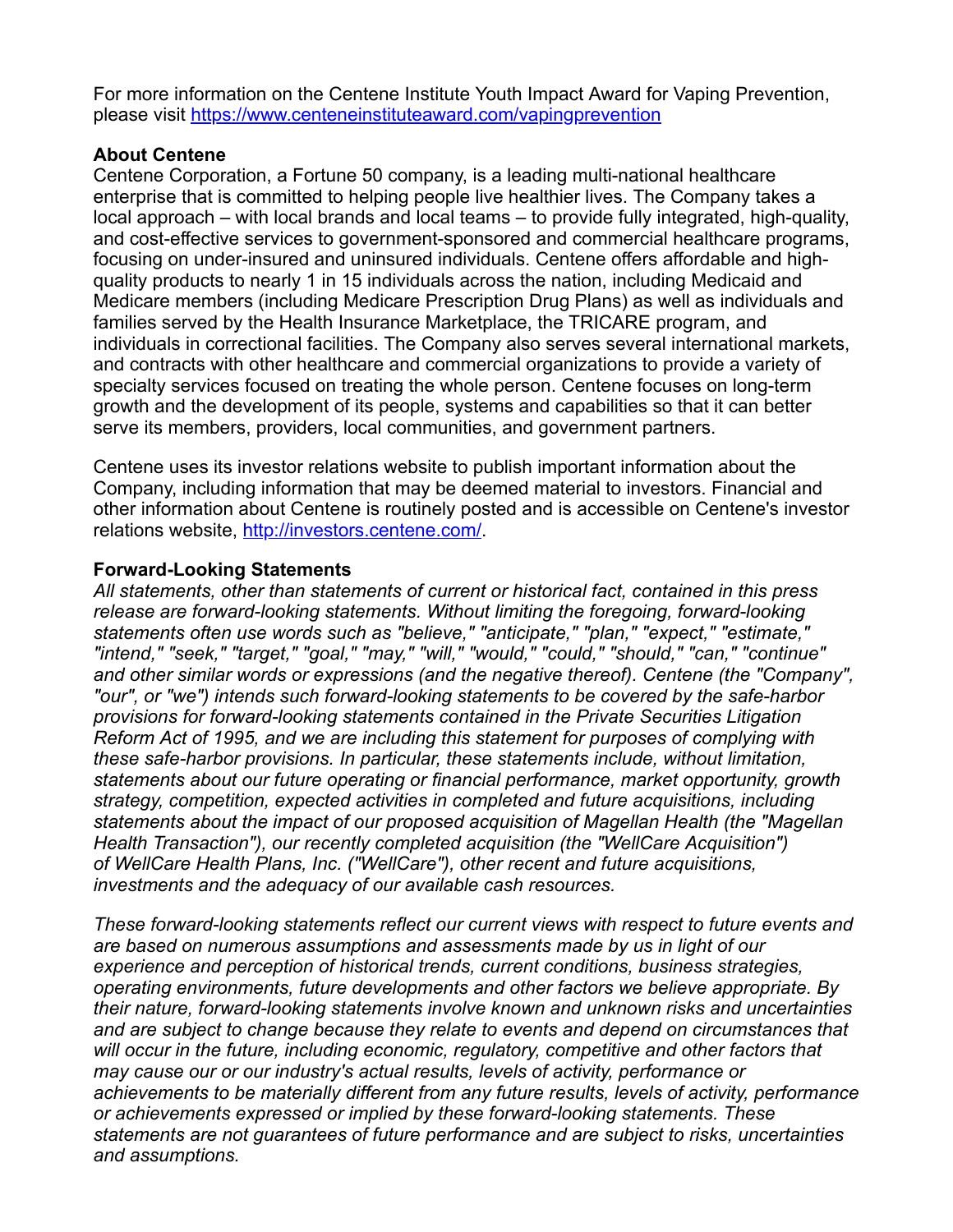*All forward-looking statements included in this press release are based on information available to us on the date hereof. Except as may be otherwise required by law, we undertake no obligation to update or revise the forward-looking statements included in this press release, whether as a result of new information, future events or otherwise, after the date hereof. You should not place undue reliance on any forward-looking statements, as actual results may differ materially from projections, estimates, or other forward-looking statements due to a variety of important factors, variables and events including but not limited to: the risk that regulatory or other approvals required for the Magellan Health Transaction may be delayed or not obtained or are obtained subject to conditions that are not anticipated that could require the exertion of management's time and our resources or otherwise have an adverse effect on the Company; the risk that Magellan Health's stockholders do not adopt the definitive merger agreement; the possibility that certain conditions to the consummation of the Magellan Health Transaction will not be satisfied or completed on a timely basis and accordingly the Magellan Health Transaction may not be consummated on a timely basis or at all; the impact of COVID-19 on global markets, economic conditions, the healthcare industry and our results of operations, which is unknown, and the response by governments and other third parties; uncertainty as to the expected financial performance of the combined company following completion of the Magellan Health Transaction; uncertainty as to our expected financial performance during the period of integration of the WellCare Acquisition; the possibility that the expected synergies and value creation from the Magellan Health Transaction or the WellCare Acquisition will not be realized, or will not be realized within the expected time period; the exertion of management's time and our resources, and other expenses incurred and business changes required, in connection with complying with the undertakings in connection with any regulatory, governmental or third party consents or approvals for the Magellan Health Transaction; the risk that unexpected costs will be incurred in connection with the completion and/or integration of the Magellan Health Transaction or the integration of the WellCare Acquisition or that the integration of Magellan Health or WellCare will be more difficult or time consuming than expected; the risk that potential litigation in connection with the Magellan Health Transaction may affect the timing or occurrence of the Magellan Health Transaction or result in significant costs of defense, indemnification and liability; a downgrade of the credit rating of our indebtedness, which could give rise to an obligation to redeem existing indebtedness; unexpected costs, charges or expenses resulting from the Magellan Health Transaction or the WellCare Acquisition; the possibility that competing offers will be made to acquire Magellan Health; the inability to retain key personnel; disruption from the announcement, pendency and/or completion of the Magellan Health Transaction or the integration of the WellCare Acquisition, including potential adverse reactions or changes to business relationships with customers, employees, suppliers or regulators, making it more difficult to maintain business and operational relationships; the risk that, following the Magellan Health Transaction, the combined company may not be able to effectively manage its expanded operations; our ability to accurately predict and effectively manage health benefits and other operating expenses and reserves, including fluctuations in medical utilization rates due to the impact of COVID-19; competition; membership and revenue declines or unexpected trends; changes in healthcare practices, new technologies, and advances in medicine; increased healthcare costs; changes in economic, political or market conditions; changes in federal or state laws or regulations, including changes with respect to income tax reform or government healthcare programs as well as changes with respect to the Patient Protection and Affordable Care Act (ACA) and the Health Care and Education Affordability Reconciliation Act, collectively referred to as the ACA and any regulations enacted thereunder that may result from changing political conditions or judicial actions, including the ultimate outcome in "Texas v. United States of America" regarding the constitutionality of the ACA; rate cuts or other payment reductions or*